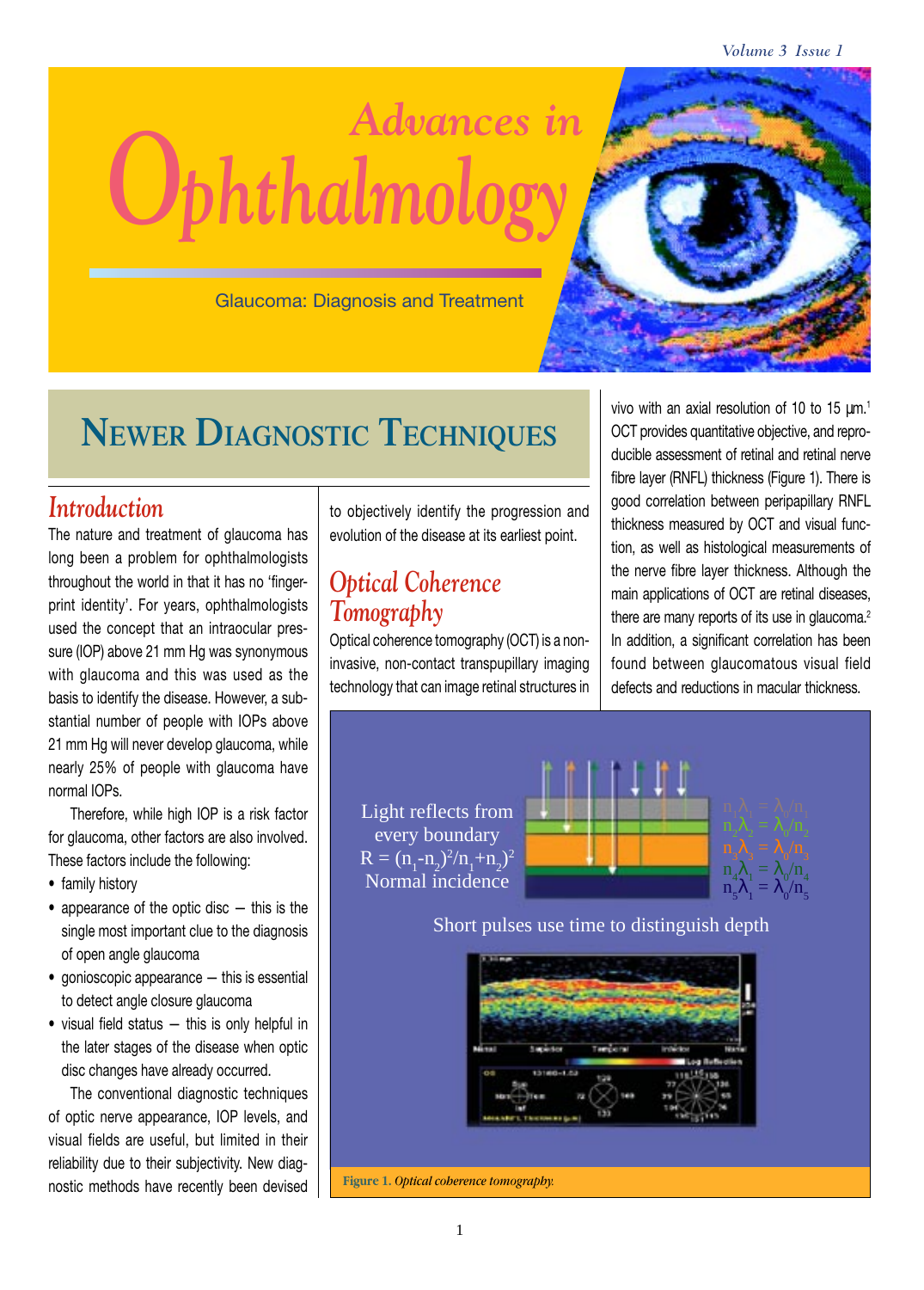A study was therefore performed to evaluate the correlation between macular thickness and RNFL thickness measured by OCT in normal eyes and those with moderate glaucomatous optic neuropathy. Greenfield et al performed complete examination, automated achromatic perimetry, and optical coherence tomography of the peripapillary RNFL and macula. Macular thickness measurements were generated using 6 radial optical coherence tomographic scans (5.9 mm) centred on the fovea, and mean and quadrantic macular thickness values were calculated.

Fifty nine eyes of 59 patients were enrolled. All 30 eyes with glaucoma had associated visual field loss (mean defect,  $-8.4 \pm 5.8$  dB). Mean macular thickness was significantly associated with visual field mean defect ( $p < 0.001$ ), pattern standard deviation ( $p <$ 0.001), and mean RNFL thickness ( $p < 0.001$ ; Table 1).

In glaucomatous eyes with visual field loss localised to 1 hemifield ( $n = 11$ ), macular thickness in the quadrant associated with the field defect ( $277 \pm 28$  µm) was significantly less than in the unaffected quadrant ( $286 \pm 27$  µm;  $p = 0.005$ ). Mean RNFL thickness in the affected quadrant (89  $\pm$  53 µm) was significantly thinner than in the unaffected quadrant (121  $\pm$ 39  $\mu$ m; p = 0.009). These authors concluded that macular thickness changes are well correlated with changes in visual function and RNFL structure in glaucoma and may be a surrogate indicator of retinal ganglion cell loss.

Meanwhile, Giovannini et al evaluated the macular volume in normal and glaucomatous eyes using OCT in 50 eyes of 30 patients (20 healthy, 15 with early glaucoma, and 15 with advanced glaucoma).2 All eyes were examined at a scan length of 3.44 mm vertically across the fovea. OCT macular retinal thickness maps were used to calculate macular volume. Significant differences were observed between the groups — healthy eyes and those with early glaucoma had significantly greater volume than eyes with advanced glaucoma (Table 2). These researchers concluded that volumetric analysis of macular thickness with OCT may

**Table 1.** Macular and peripapillary retinal nerve fibre layer (RNFL) thickness in healthy and glaucomatous eyes ( $n = 59$ ) by optical coherence tomography.

| Thickness (um) | Healthy eyes $(n = 29)$ | Glaucomatous eyes ( $n = 30$ ) | <b>p</b> Value |  |
|----------------|-------------------------|--------------------------------|----------------|--|
| <b>Macular</b> | $304 \pm 15$            | $278 \pm 24$                   | $<$ 0.001 $\,$ |  |
| <b>RNFL</b>    | $140 \pm 14$            | $.91 + .31$                    | < 0.001        |  |

be a useful method of documenting and monitoring patients with early glaucoma and advanced glaucoma since OCT macular volumes correlate significantly with glaucoma status.

Similarly, Guedes et al found that both macular and RNFL thickness as measured by OCT showed statistically significant correlations with glaucoma using a prototype and commercial OCT device (p  $<$  0.001; Table 3). $^{\rm 3}$  These authors concluded that macular and NFL thickness measurements made with OCT may be useful in the clinical assessment of glaucoma

## *Arteriolar Pressure Attenuation Index*

.

Vascular phenomena are considered important to optic nerve and visual field progression in POAG.<sup>6</sup> Patients with ocular hypertension and glaucoma demonstrate retinal arteriolar narrowing compared with healthy controls. Histopathological studies show optic disc capillary changes in glaucoma and the link between changes in ocular perfusion pressure and POAG progression also points to the importance of vascular phenomena in POAG. The arteriolar Pressure Attenuation Index (PAI) was therefore developed to relate retinal vessel calibre changes to pressure-attenuating effects.

Cohen et al examined whether the PAI could predict ocular hypertension progression to POAG. The PAI was calculated for 27 eyes of 14 patients with OHT using initial and final

| Table 2. Macular volume in healthy and<br>glaucomatous eyes. |                   |  |
|--------------------------------------------------------------|-------------------|--|
| Macular volume ( $mm3$ )<br><b>Eyes</b>                      |                   |  |
| <b>Healthy</b>                                               | $7.35 \pm 0.455$  |  |
| Early glaucoma                                               | $7.09 \pm 0.475$  |  |
| Advanced glaucoma                                            | $6.678 \pm 0.455$ |  |

digitised optic disc photographs taken during a follow-up interval of 5 to 18 years. Serial stereo color disc photographs and visual fields were analysed to determine progression. At baseline, the arteriolar tree of 8 eyes with ocular hypertension that progressed to POAG demonstrated a 45.8% greater mean PAI value than that of 7 eyes that did not progress  $(5.31 \pm 0.93 \text{ vs } 3.64 \pm 0.34 \text{ ; } r = 0.83)$ . Progression was independent of baseline cup-disc ratio.

The PAI values of patients with stable ocular hypertension remained stable after a median follow-up of 12 years. The PAI values of patients with OHT who progressed demonstrated a further increase of 19.97%  $±$  11.24% during a median follow-up of 6 years. These results support the hypothesis that low end-arteriolar pressure predicts progression from ocular hypertension to POAG and suggest that the PAI provides a new, early, reproducible method to study vascular phenomena in glaucoma.

# *GDx*

The GDx is a scanning laser polarimeter that has been developed to allow the quantitative analysis of RNFL thickness.4,5 GDx

| Table 3. Macular and retinal nerve fibre layer (RNFL) thickness in relation to diagnosis. |                                      |                                      |                                     |                                     |
|-------------------------------------------------------------------------------------------|--------------------------------------|--------------------------------------|-------------------------------------|-------------------------------------|
| <b>Thickness</b>                                                                          | <b>Healthy eyes</b>                  | <b>Glaucoma suspect</b>              | <b>Early glaucoma</b>               | <b>Advanced glaucoma</b>            |
| Prototype device                                                                          |                                      |                                      |                                     |                                     |
| <b>Macular</b><br><b>RNFL</b>                                                             | $229.0 \pm 13.4$<br>$113.6 \pm 15.8$ | $224.9 \pm 16.0$<br>$106.0 \pm 18.9$ | $224.0 \pm 14.5$<br>$94.7 \pm 22.2$ | $214.5 \pm 17.0$<br>$64.3 \pm 27.3$ |
| Commercial device                                                                         |                                      |                                      |                                     |                                     |
| <b>Macular</b><br><b>RNFL</b>                                                             | $236.2 \pm 13.9$<br>$114.8 \pm 13.1$ | $230.9 \pm 17.9$<br>$1.4.9 \pm 14.4$ | $220.5 \pm 16.7$<br>$83.2 \pm 14.2$ | $204.0 \pm 37.7$<br>$47.2 \pm 14.8$ |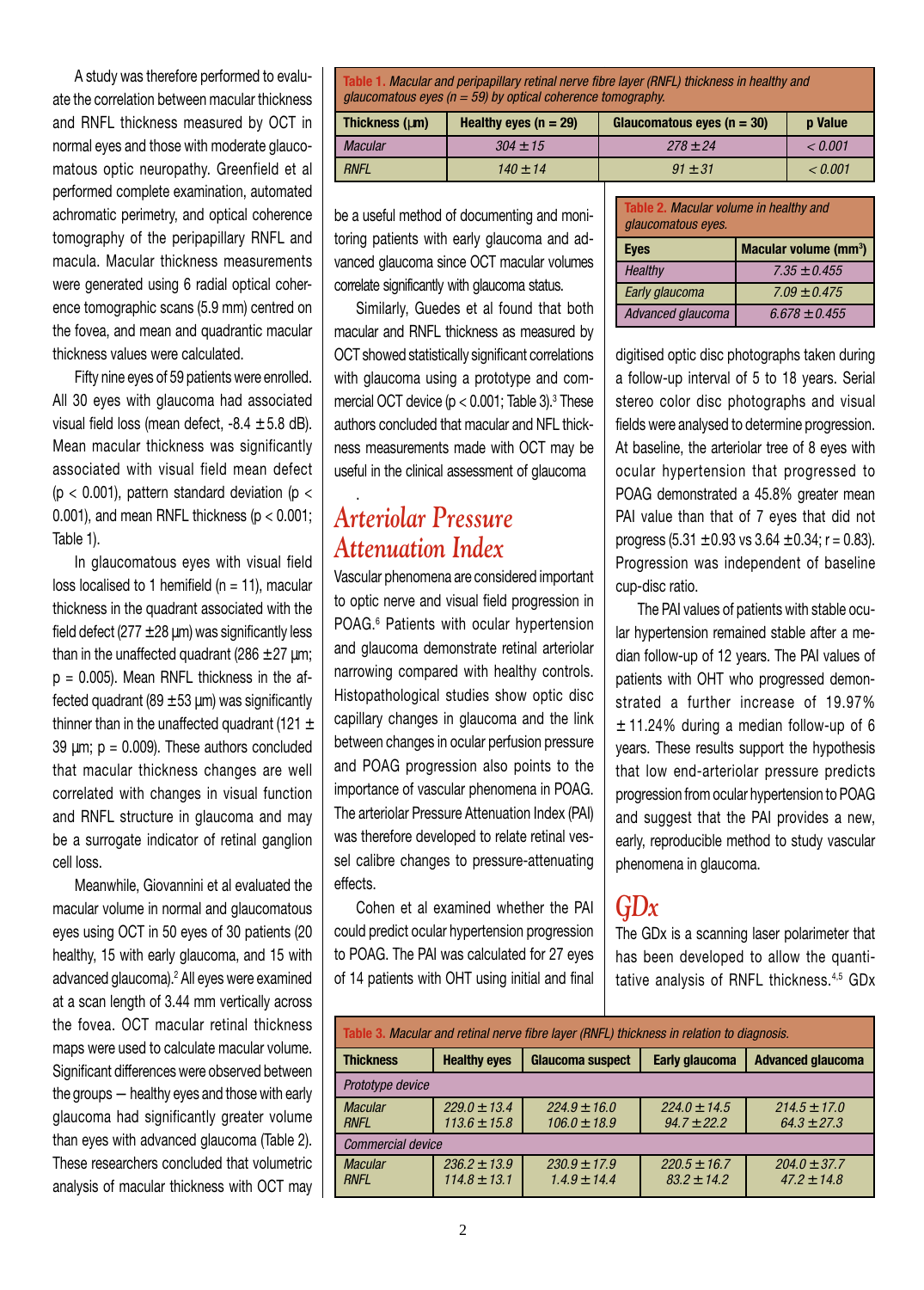# **The Disc Damage Likelihood Scale**

*The Disc Damage Likelihood Scale (DDLS) is a new method of estimating the amount of optic disc damage in patients with glaucoma based on the radial width of the neuroretinal rim measured at its thinnest point. There are 8 stages, extending from no damage to far advanced damage (Figure 2).*

*The unit of measurement is the rim/disc ratio, that is, the radial width of the rim compared with the diameter of the disc in the same axis. When there is no rim remaining, the rim/disc ratio is 0. The circumferential extent of rim absence (0 rim/disc ratio) is measured in degrees. Caution must be taken to differentiate the actual absence of rim from sloping of the rim as can occur temporally in some patients with myopia, for example. A sloping rim is not an absent rim. Since rim width is a function of disc size, disc size must be evaluated prior to attributing a DDLS stage. This is done with a 60 D to 90 D lens with appropriate corrective factors.*

*The reproducibility of the DDLS has been measured by 2 masked observers staging 48 optic nerve stereoscopic photographs by 2 different methods, the cup/disc ratio and the DDLS. In addition, reproducibility was assessed by 3 observers examining 34 eyes of 24 patients.*

*With regard to the photographs, the intraobserver and interobserver reproducibility was better using the DDLS than the cup/disc ratio (98% versus 85% for intraobserver reproducibility, and 85% versus 74% for interobserver reproducibility). The DDLS correlated better with the Humphrey Visual Field than did any Heidelberg Retina Tomograph parameter.*

| Narrowest width of rim (rim/disc ratio) |                                      |                                   | <b>Examples</b>                   |                      |                          |                          |                          |
|-----------------------------------------|--------------------------------------|-----------------------------------|-----------------------------------|----------------------|--------------------------|--------------------------|--------------------------|
| <b>DDLS</b><br>stage                    | <b>For small disc</b><br>$<$ 1.50 mm | For average<br>size disc 1.50-2.0 | For large disc<br>>2.00           | <b>DDLS</b><br>stage | $1.25$ mm<br>optic nerve | $1.75$ mm<br>optic nerve | $2.25$ mm<br>optic nerve |
| 0a                                      | >0.50                                | >0.40                             | >0.30                             | 0a                   |                          | $\overline{O}$           |                          |
| 0 <sub>b</sub>                          | $0.40 - 0.49$                        | $0.30 - 0.39$                     | $0.20 - 0.29$                     | 0 <sub>b</sub>       | $\circ$                  |                          |                          |
| $\mathcal{I}$                           | $0.30 - 0.39$                        | $0.20 - 0.29$                     | $0.10 - 0.19$                     | $\mathcal{I}$        | $\overline{O}$           |                          |                          |
| $\overline{2}$                          | $0.20 - 0.29$                        | $0.10 - 0.19$                     | < 0.10                            | $\overline{2}$       | $\circ$                  |                          |                          |
| $\mathfrak{z}$                          | $0.10 - 0.19$                        | < 0.10                            | 0 for $<$ 45 $^{\circ}$           | $\mathfrak{Z}$       |                          |                          |                          |
| $\overline{4}$                          | < 0.10                               | 0 for $<$ 45 $^{\circ}$           | 0 for $46^{\circ}$ - $90^{\circ}$ | $\overline{4}$       |                          |                          |                          |
| $\sqrt{5}$                              | 0 for $<$ 45 $^{\circ}$              | 0 for $46^{\circ}$ - $90^{\circ}$ | 0 for 91° - 180°                  | $\sqrt{5}$           |                          |                          |                          |
| $6\overline{6}$                         | 0 for $46^{\circ}$ - $90^{\circ}$    | 0 for 91° - 180°                  | 0 for 181° - 270°                 | 6                    |                          |                          |                          |
| 7a                                      | 0 for 91° - 180°                     | 0 for 181° - 270°                 | 0 for $>270^\circ$                | 7a                   |                          |                          |                          |
| 7b                                      | 0 for $>180^\circ$                   | 0 for $>270^\circ$                |                                   | 7b                   |                          |                          |                          |

**Figure 2.** *The disc damage likelihood scale (DDLS).*

*Spaeth GL, Henderer J, Liu C, et al. The disc damage likelihood scale: reproducibility of a new method of estimating the amount of optic nerve damage caused by glaucoma. Trans Am Ophthalmol Soc 2002;100:181-185.*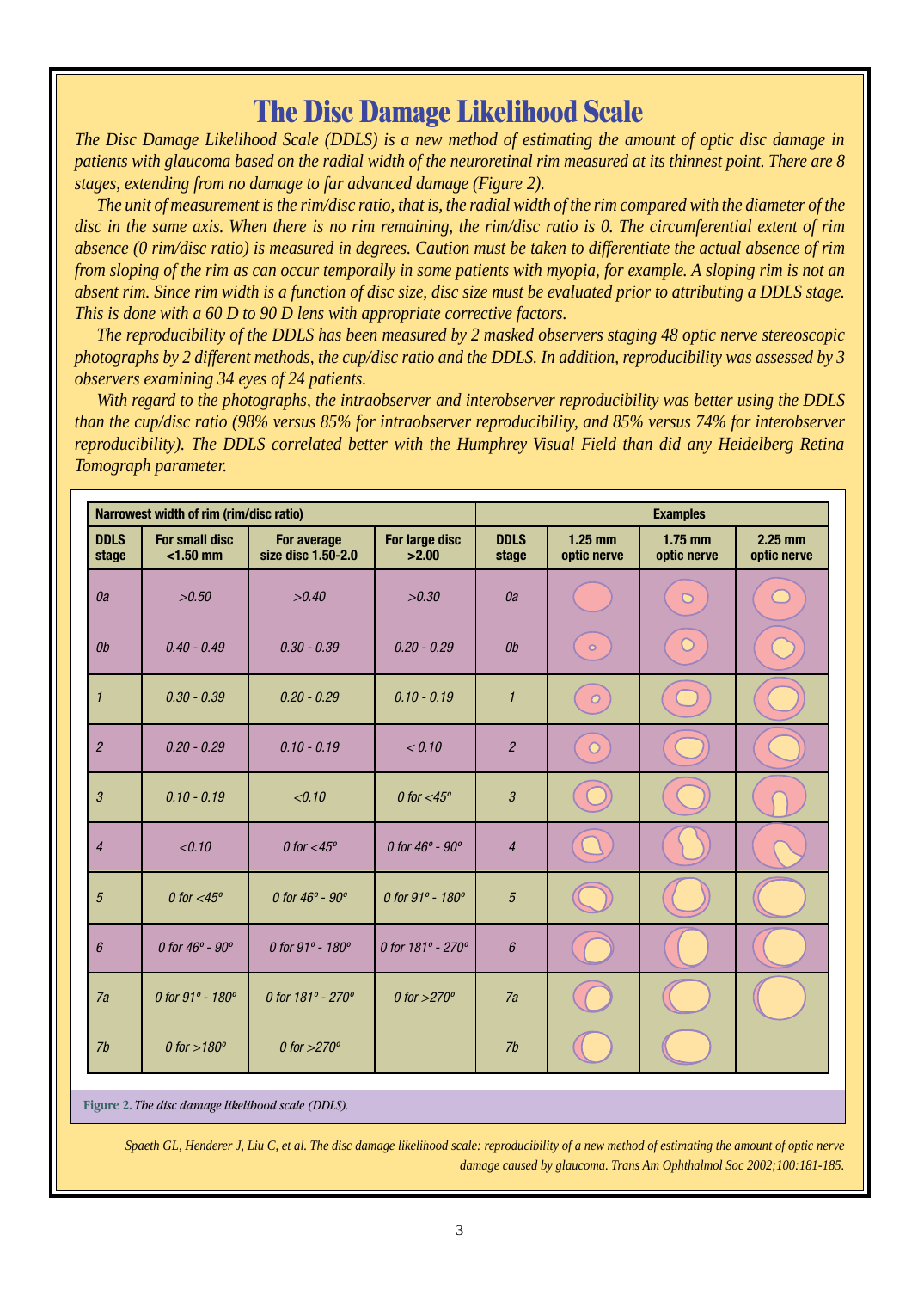

measurements are highly reproducible, with a mean SD consistently below 10 µm, and a large normative database has been collected in several centres in the USA, Europe and Asia.<sup>4</sup>

Valuable characteristics of GDx include the following:

- the examination is made without pupil dilation
- there is a short time required for image acquisition (0.7 seconds)
- there is a built in image quality assessment
- the examination may be performed for anyone wearing contact lenses, with silicon oil in the vitreous, or with intraocular lenses.

After acquiring the patient's image, the screen shows the image seen in Figure 3. From there it is a quick step to printing out the report.

A statistically significant difference between healthy and glaucomatous eyes, as well as between eyes with raised IOPs and those with glaucoma has been reported. Conflicting results have been reported for differences

between healthy and ocular hypertensive eyes, although small differences have been noted between eyes with POAG and normal tension glaucoma.

The diagnostic capacity for discriminating between healthy and glaucomatous eyes has been reported to range from <70% to >90% and the number of both false-negative and false-positive results may be relatively high.<sup>4</sup> Therefore, further assessment of the technique is required to determine whether it may be useful in screening for the presence of early glaucomatous damage.<sup>5</sup> However, GDx may be used for monitoring purposes given the high reproducibility of the measurement and the stability of corneal polarisation which allow accurate comparisons to be performed.

### *References*

- *1. Greenfield DS, Bagga H, Knighton RW. Macular thickness changes in glaucomatous optic neuropathy detected using optical coherence tomography. Arch Ophthalmol 2003;121:41-46.*
- *2. Giovannini A, Amato G, Mariotti C. The macular thickness and volume in glaucoma: an analysis in normal and glaucomatous eyes using OCT. Acta Ophthalmol Scand Suppl 2002;236:34-36.*
- *3. Guedes V, Schuman JS, Hertzmark E, et al. Optical coherence tomography measurement of macular and nerve fiber layer thickness in normal and glaucomatous human eyes. Ophthalmology 2003;110: 177-189.*
- *4. Miglior S. GDx in glaucoma. Acta Ophthalmol Scand Suppl 2002;236:36-40.*
- *5. Kamal DS, Bunce C, Hitchings RA. Use of the GDx to detect differences in retinal nerve fibre layer thickness between normal, ocular hypertensive and early glaucomatous eyes. Eye 2000;14 (Pt 3A): 367-370.*
- *6. Cohen SL, Lee PP, Herndon LW, et al. Using the arteriolar Pressure Attenuation Index to predict ocular hypertension progression to open-angle glaucoma. Arch Ophthalmol 2003;121(1):33-38.*

# **Neuroprotective Agents in the Treatment of Glaucoma**

### *Introduction*

While there is a consensus that intraocular pressure (IOP) is a major risk factor for glaucoma, the most recent definition of primary open angle glaucoma (POAG) is a progressive multifactorial optic neuropathy characterised by specific morphological changes (optic disc cupping) resulting in acquired loss of retinal ganglion cells (RGCs) and RGC axons. This process is characterised by visual field loss and other functional changes.

It is clear that there is a relationship between IOP and glaucoma since patients with higher IOPs have a greater risk for glaucomatous nerve damage.1 However, not all patients with elevated IOPs go on to develop glaucoma and not all people with glaucoma have elevated IOPs. Indeed, many people with glaucoma continue to experience visual field loss long after normalisation of their IOP.<sup>2</sup> The current thinking is that glaucoma is a neurodegenerative disease that may be amenable to neuroprotective therapy.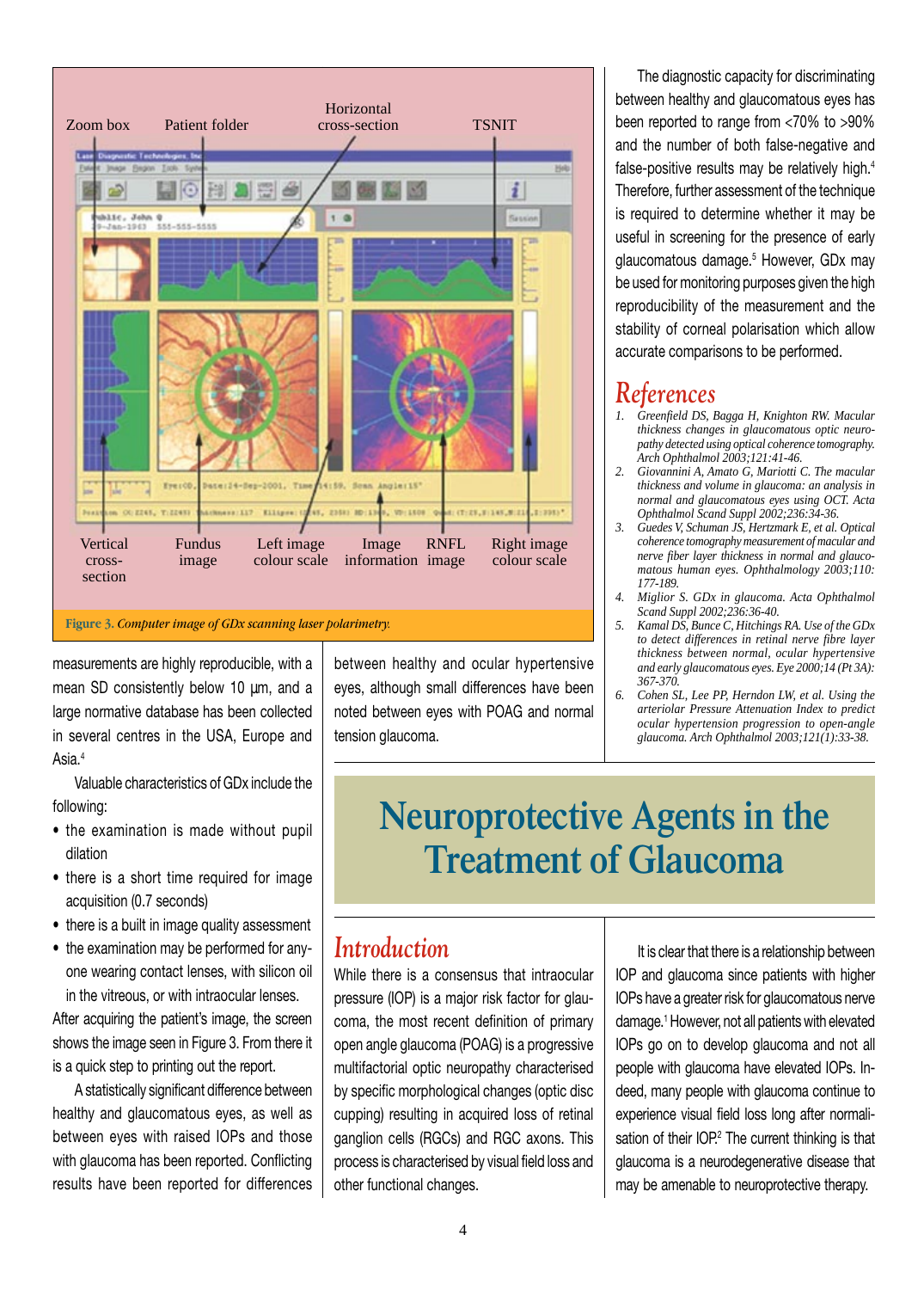# *Mechanisms of Optic Nerve Injury*

The most common optic neuropathy is glaucomatous optic neuropathy, distinguished by a distinctive and progressive excavation of the optic nerve head without significant pallor of the remaining neuroretinal rim.<sup>3</sup> The final common pathway of optic nerve injury is retinal ganglion cell death as a result of programmed cell death (apoptosis). While this process is necessary for the normal renewal of many tissues such as corneal epithelium and skin, this loss is permanent in the case of neural tissues. Ganglion cell injury and eventual death in glaucoma is caused by several factors, including mechanical stress, blockage of axoplasmic transport, deficient autoregulation and chronic ischaemia, increase in excitatory neurotoxins, genetic influences, immune phenomena, and secondary degeneration.

# *Neuroprotection*

The finding that glaucoma is a neurodegenerative disease has led to suggestions that its treatment should include neuroprotective therapy in addition to lowering IOP.<sup>4</sup> Neuroprotection can be achieved by counteracting risk factors or increasing the resistance of cells to the stressful conditions. A more favourable approach, however, is to harness and augment the tissue's own defence mechanisms.

Among the toxic risk factors triggered by the degenerating nerve is an uncontrolled increase in such compounds as the excitatory amino acid glutamate, with harmful consequences for the tissues. Glutamate is a neurotransmitter, but is neurotoxic when its physiological levels are exceeded (secondary degeneration). Glutamate has been found to be increased in the vitreous of patients with glaucoma. Similarly, increased nitric oxide has been found in the retinas of eyes with damaged optic nerves.

Attempts to halt the spread of damage have included neutralising the mediators of toxicity, inhibiting signal transduction associated with death signals, and increasing the resistance of vulnerable neurones to the injurious conditions. There is evidence that neuroprotection can be achieved both pharmacologically and immunologically. Pharmacological intervention (using selective  $\alpha$ -adrenergic receptor agonists) neutralises some of the effects of the nerve-derived toxic factors and possibly increases the ability of the remaining healthy neurones, at any given time, to cope with the stressful conditions. There are 4 criteria for neuroprotective drugs in the retina — brimonidine, an  $\alpha_{_2}$ -adrenoreceptor agonist, meets all these criteria, as shown in Table 1.5

### *Brimonidine*

Brimonidine both reduces IOP in glaucoma and protects the optic nerve and retinal ganglion cells from secondary degeneration caused by the cascade of autodestructive events relating to the primary injury.<sup>6</sup> It is

| Table 1. Criteria for neuroprotective drugs in the retina.                                            |                                                                                                                                                                                                            |  |
|-------------------------------------------------------------------------------------------------------|------------------------------------------------------------------------------------------------------------------------------------------------------------------------------------------------------------|--|
| <b>Criteria</b>                                                                                       | <b>Action of brimonidine</b>                                                                                                                                                                               |  |
| Has a specific target in the retina/optic nerve                                                       | The $\alpha$ -receptor is present in the retina and is<br>targeted by brimonidine                                                                                                                          |  |
| Reaches the retina at pharmacological levels                                                          | Brimonidine is a highly potent and selective<br>$\alpha$ <sub>2</sub> -adrenoreceptor agonist with the ability<br>to activate its target at concentrations above<br>$2 \, \text{nM}$                       |  |
| Has a mechanism of action that enhances<br>a neurone's survival of stress or blocks a<br>toxic insult | The activation of the receptor results in<br>ganglion cell protection under conditions of<br>acute and chronic stress and/or injury                                                                        |  |
| Demonstrates activity in human clinical trials                                                        | Brimonidine has demonstrated a broad<br>neuroprotective profile in different types of<br>injury - further study should demonstrate a<br>proof of principle for neuroprotective therapy<br><i>in humans</i> |  |

thought that activation of the  $\alpha$ -receptor results in a neuroprotective signalling pathway that enhances neuronal survival.<sup>5</sup> Brimonidine decreases IOP by suppressing aqueous humour flow and increasing uveoscleral outflow.6

Lafuente et al performed a study to investigate the dose-response effects of topically administered brimonidine on retinal ganglion cell survival after transient retinal ischaemia in adult Sprague-Dawley rats.<sup>7</sup> The following results were found:

- 7 days after 90 minutes of transient ischaemia there is a loss of approximately 46% of retinal ganglion cells
- topical pre-treatment with brimonidine prevents ischaemia-induced retinal ganglion cell death in a dose-dependent manner (Table 2)
- between 7 and 21 days after the ischaemia occurred, there was an additional slow cell loss of approximately 25% of the retinal ganglion cell population. Pre-treatment with 0.1% brimonidine significantly reduced this slow cell death.

These authors concluded that the neuroprotective effects of brimonidine, when administered topically, are dose-dependent and that the 0.1% concentration achieves optimal neuroprotective effects against the early loss of retinal ganglion cells. Furthermore, this concentration is also effective at diminishing the protracted loss of retinal ganglion cells that occurs with time after a transient ischaemic attack.

In a 3-month multi-center, open-label study of patients with glaucoma, topical β-blockers were substituted with brimonidine 0.2%.<sup>8</sup> The primary outcome measures were reduction in intraocular pressure (IOP) from baseline at

| Table 2. Ischaemia-induced retinal gang-<br>lion cell death after different doses of<br>brimonidine. |                                                           |  |
|------------------------------------------------------------------------------------------------------|-----------------------------------------------------------|--|
| <b>Brimonidine</b><br>dose                                                                           | <b>Retinal ganglion cell death</b><br>(% cell population) |  |
| 0.0001%                                                                                              | 37%                                                       |  |
| 0.001%                                                                                               | 24%                                                       |  |
| 0.01%                                                                                                | 10%                                                       |  |
| $0.1\%$                                                                                              |                                                           |  |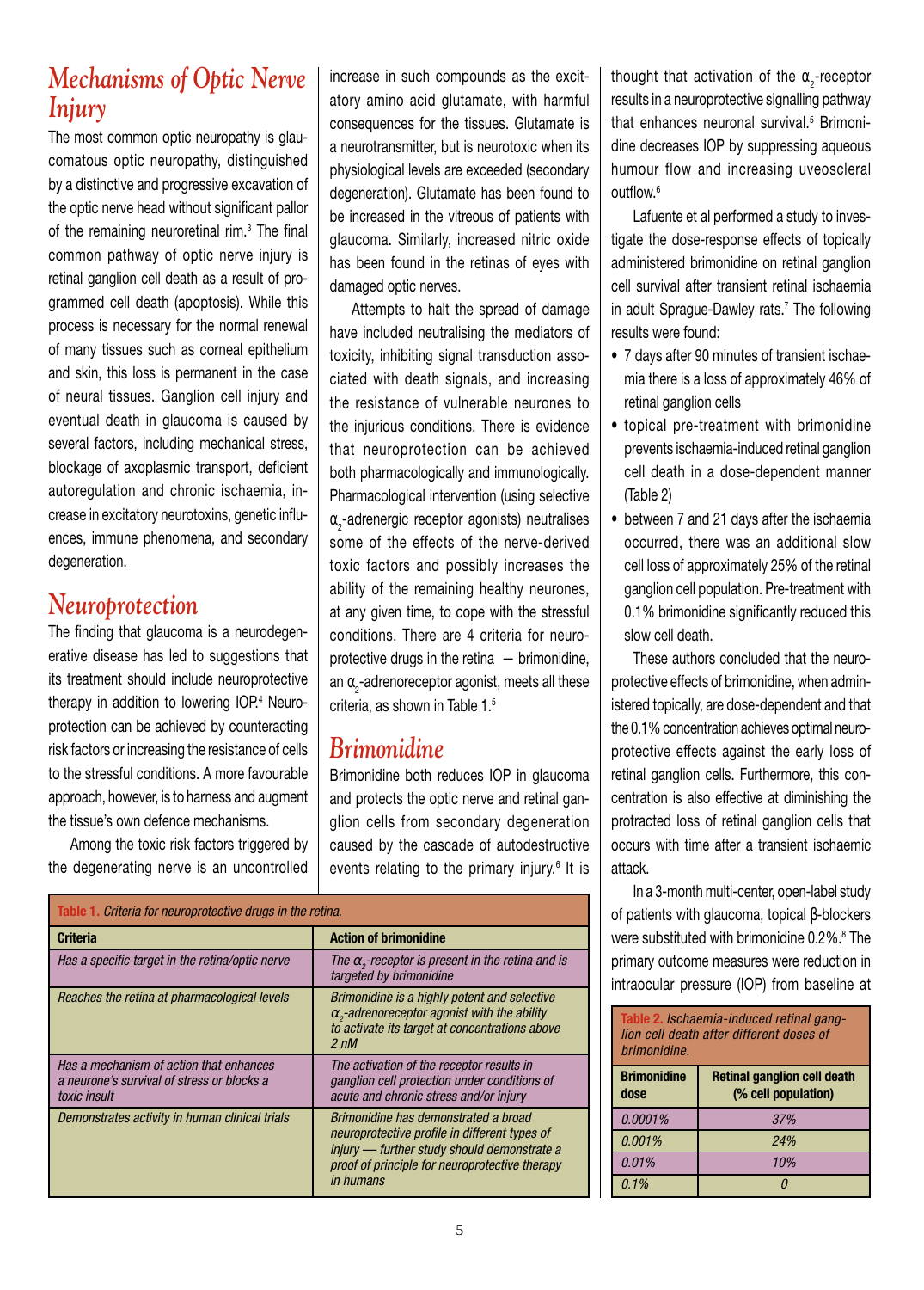2 hours post-dose, change in cardiac and respiratory function, quality of life, and patient satisfaction. The average duration of topical β-blocker therapy was 5 years.

Brimonidine twice daily produced an additional mean reduction in IOP of 8.2% (1.4 mm Hg;  $p < 0.001$ ). Eighty eight percent of patients (60/68) reported being at least as satisfied with brimonidine as with their previous regimen, and 46% (31/68) reported greater satisfaction with brimonidine.

Additionally, 40% of patients (27/68) noted increased energy after the switch, and 43% (29/68) described brimonidine as more soothing than topical β-blockers. In this population, the replacement of topical β-blockers with brimonidine twice daily significantly decreased IOP, improved quality of life, and enhanced patient satisfaction.

Brimonidine has been shown to increase mean sensitivity in visual field tests and it is possible that the neuroprotective qualities of brimonidine may contribute to visual field preservation in glaucomatous eyes.<sup>9</sup> Certainly, brimonidine possesses a mix of interesting properties that should make it a useful addition to the tools available for the chronic treatment of glaucoma.<sup>6</sup>

#### *References*

- *1. Boyd BF. The new current concepts of glaucoma. Highlights of Ophthalmology 2002;30(1):3-11.*
- *2. Yoles E, Schwartz M. Potential neuroprotective therapy for glaucomatous optic neuropathy. Surv Ophthalmol 1998;42:367-372.*
- *3. Wein FB, Levin LA. Current understanding of neuroprotection in glaucoma. Curr Opin Ophthalmol 2002;13:61-67.*
- *4. Schwartz M. Neuroprotection as a treatment for glaucoma: pharmacological and immunological approaches. Eur J Ophthalmol 2001;11 (Suppl 2): 7-11.*
- *5. Wheeler LA, Gil DW, WoldeMussie E . Role of alpha-2 adrenergic receptors in neuroprotection and glaucoma. Surv Ophthalmol 2001;45(Suppl 3): 290-294.*
- *6. Burke J, Schwartz M. Preclinical evaluation of brimonidine. Surv Ophthalmol 1996;41(Suppl 1): 9-18.*
- *7. Lafuente MP, Villegas-Perez MP, Mayor S, et al. Neuroprotective effects of brimonidine against transient ischemia-induced retinal ganglion cell death: a dose response in vivo study. Exp Eye Res 2002;74: 181-189.*
- *8. Noecker RJ; Study Group for the Efficacy of Brimonidine in Geriatric Patients. Brimonidine. 2% as a replacement for beta blockers in geriatric patients with glaucoma. Adv Ther 2002;19: 91-97.*
- *9. Lapuente CR, Lapuente AR, Link B. Influence of topical brimonidine on visual field in glaucoma. Eur J Ophthalmol 2001;11(Suppl 2):67-71.*

# **Optic Disc and Nerve Fibre Imaging**

From the South East Asian Glaucoma Interest Group Meeting — Glaucoma: Global and South East Asian Perspectives — Manila, The Philippines, 26-28 September 2002

#### **GDx Nerve Fibre Analyser**



*Dr RD Bautista The Medical City The Philippines*

*Current methods for screening and monitoring glaucoma are wanting. On occasion, intraocular pressure measurements, perimetry results, or disc examination are not sufficient and may need to be repeated before management decisions can be made. New structural imaging tests such as the GDx offer quantitative information on the thickness of the peripapillary retinal nerve fibre layer at precise locations around the disc. Since glaucoma is more accurately defined as a disease caused by progressive retinal nerve fibre layer loss, to quantify the amount of nerve fibres at any given moment presents a theoretical advantage.*

*The GDx is a scanning laser polarimeter that measures direct changes in polarisation (retardation) due to biorefringent properties of the RNFL. The test is comfortable and quick to perform, without the need for dilation and is less dependent on clear media. Most importantly, the sensitivity, specificity, and reproducibility values are sufficiently high for clinical use.*

#### **Optical Coherence Tomography**



*Dr ST Hoh Singapore National Eye Centre Singapore*

*Clinical examination of the optic disc and nerve fibre layer, and fundus photography are the most common methods for detecting and monitoring structural changes in glaucoma. However, these methods are subjective and only semi-quantitative. Recent advances in computer-based ocular imaging technology provide an objective and quantitative means for detecting structural abnormalities of the optic disc and RNFL.*

*With optical coherence tomography, a scanning inferometer is used to obtain cross-sectional data of the retina based on the temporal delay and reflectance of back-scattered low-coherence near infra-red light from the different layers of the retina. A high reflectance layer located posterior to the inner surface of the retina, which corresponds with the RNFL, is measured with a computer algorithm to give the RNFL thickness. Optical coherence tomography therefore has a potential role in the detection and management of glaucoma.*